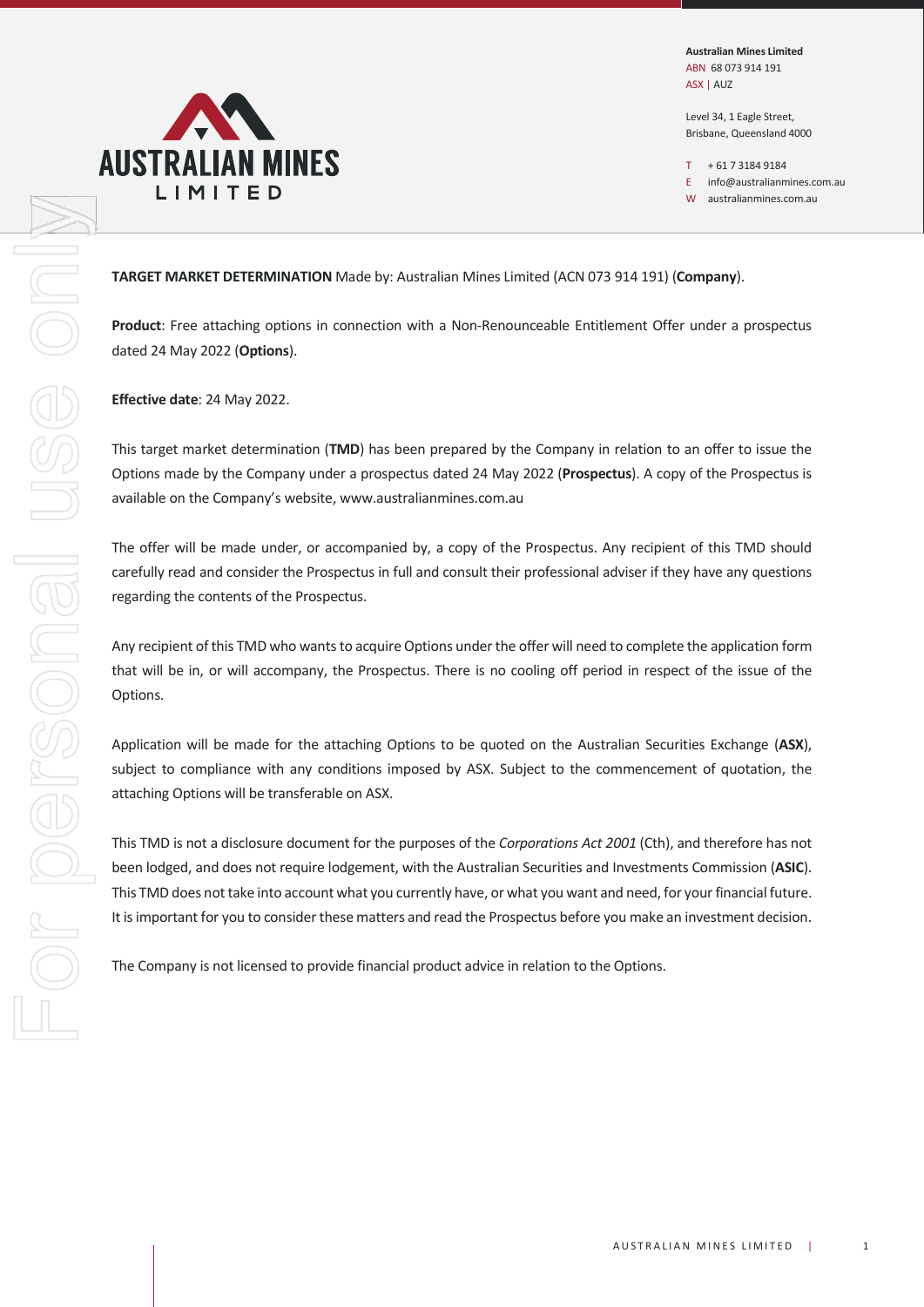

### 1. TARGET MARKET

#### Investment Objective

The Company expects that an investment in Options will be suitable to investors who wish to gain exposure to equities in a mining company listed on the ASX.

#### Investment Timeframe

The target market of investors will take a short to medium term outlook on their investment. Investors with a shortterm outlook for their investment will benefit from an ability to exercise Options and trade the underlying shares issued on exercise should the Option exercise price of the Options be lower than the trading price of shares. If ASX lists the Options, they may also be tradeable in the short term in these circumstances. Investors with a mediumterm outlook will benefit from an ability to exercise Options within the two-year term of the Options and increase their shareholding and exposure to the potential upside in the Company's shares into the future. me company frame to metric and three company listed on the ASX.<br>
Investment Timeframe<br>
The target market of investors will take a short to medium term outlook on their investment. Investors with a short-<br>
term outlook for

Given the need to pay the exercise price in order to acquire shares, investors in the target market are in a financial position that is sufficient for them to invest their funds on exercise the Options over a two-year time horizon, during which their ability to liquidate their Options in the Company may be limited by the trading price of shares.

### Investment Metrics

expected return or volatility, it is expected that the target market of investors will be able to withstand potential fluctuations in the value of their investment. The Options offer no guaranteed income or capital protection.

### Risk

culative, such that an investment<br>
bear a loss of some or all of the<br>
phen deciding whether or not to<br>
cy and resources (either alone or<br>
sks of investing in Options as an<br>
mining company.<br>
n<br>
in the Company registered at The Company considers that an investment in the underlying shares is highly speculative, such that an investment in the Company is not appropriate for an investor who would not be able to bear a loss of some or all of the investment. As the Options are issued at nil cost, investors should consider this when deciding whether or not to exercise an Option. Investors should also have a sufficient level of financial literacy and resources (either alone or in conjunction with an appropriate adviser) to understand and appreciate the risks of investing in Options as an asset class generally and the more specific risks of investing in an Australian listed mining company. both their ability to liquidate their Options in the Company may be limited by the trading price of shares.<br>
Investment Metrics<br>
Which their ability to liquidate their Options in the Company may be limited by the trading p

### 2. DISTRIBUTION CONDITIONS

The offer of Options under the Prospectus is being made to those shareholders in the Company registered at the record date specified in the Prospectus (Eligible Shareholders). Any entitlement not taken up under the offer will form a shortfall offer (Shortfall Offer). Eligible Shareholders may also subscribe for Options above their entitlement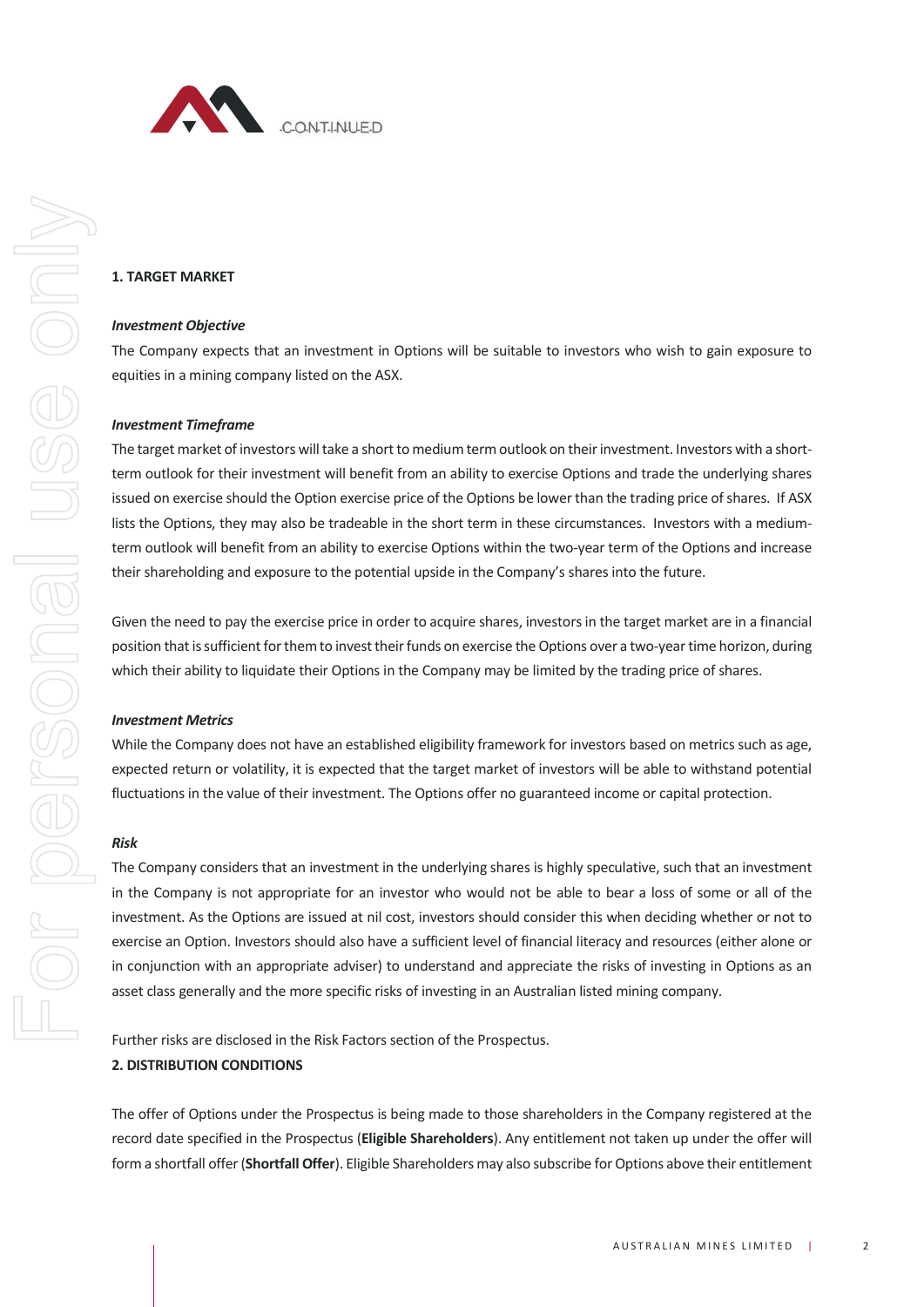

under the Shortfall Offer. The Prospectus will include jurisdictional conditions on eligibility. The Company will include a copy of this TMD on its website along with the Prospectus. The Company considers that these distribution conditions will ensure that persons who invest in Options fall within the target market in circumstances where personal advice is not being provided to those persons by the Company.

# 3. REVIEW TRIGGERS

The Options are being offered for a limited offer period set out in the Prospectus, after the conclusion of which the Options will no longer be available for investment by way of issue. It follows that the TMD will only apply in the period between the commencement of the offer of the Options and the issue of the Options shortly after the close of the Offer (Offer Period). 3. REVIEW TRIGGERS<br>The Options are being offered for a limited offer period set out in the Prospectus, after the conclusion of which the<br>Dptions will no longer be available for investment by way of issue. It follows that t

To allow the Company to determine whether circumstances exist that indicate this TMD is no longer appropriate to the Options and should be reviewed, the following review triggers apply for the Offer Period:

(a) a new offer of Options that requires preparation of a disclosure document is made after completion of the Offer Period;

(b) any event or circumstance that would materially change a factor taken into account in making this TMD; (c) the existence of a significant dealing of the Options that is not consistent with this TMD. The Company does not

(d) ASIC raises concerns with the Company regarding the adequacy of the design or distribution of the Options or this TMD; and

(e) material changes to the regulatory environment that applies to an investment in the Options.